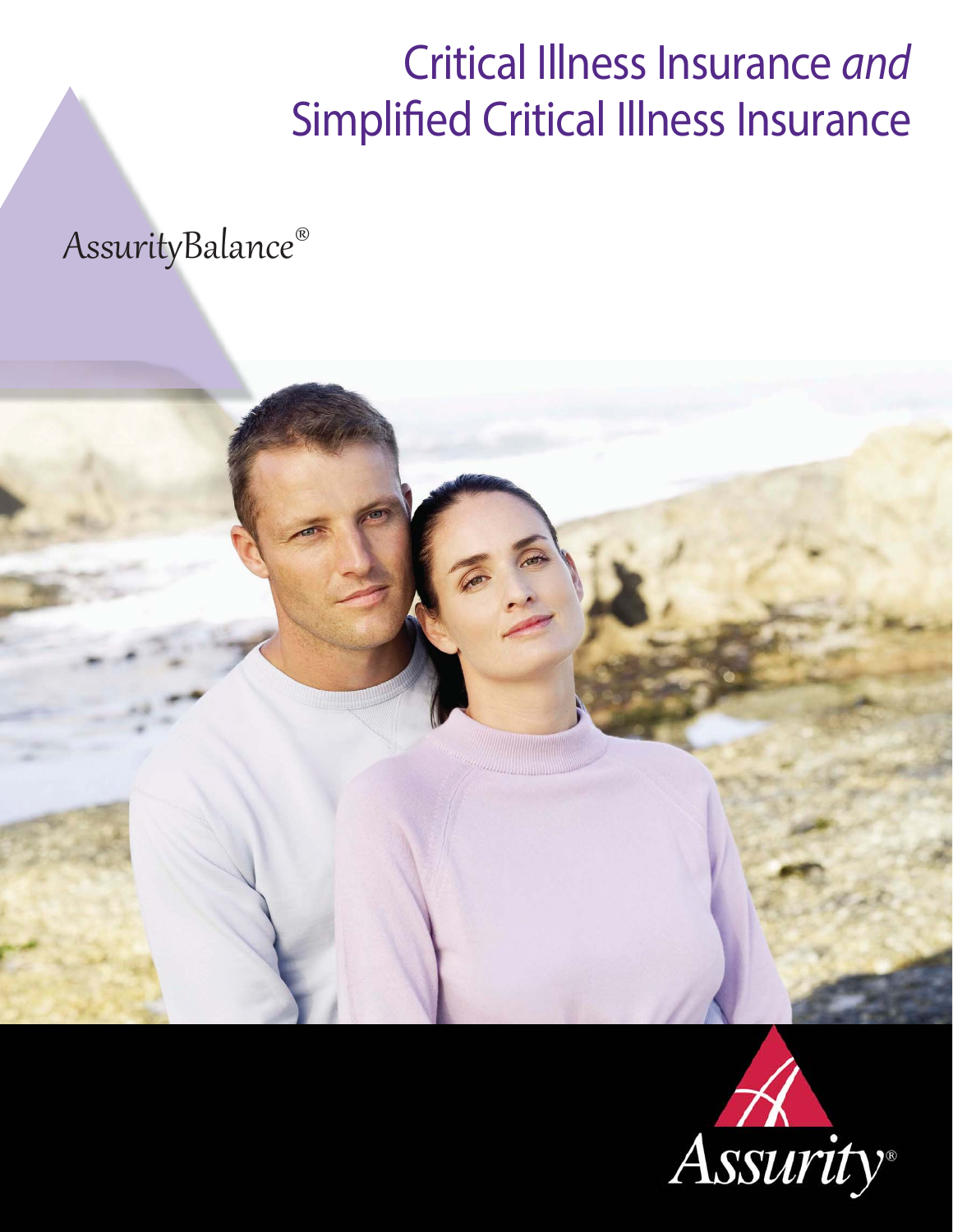# **The financial strength you'll need when a medical crisis unravels your life**



Critical Illness Insurance allows you, your family, and your lifestyle to survive a critical illness and its cost.

### **AssurityBalance® Critical Illness Insurance**

#### **Two plans are available:**

**Simplified policy** covers 12 illnesses/ procedures, has a short application and no required medical exams.

- Issue age: 18-64
- Benefit amount: \$5,000 to \$50,000
- Renewability: guaranteed to age 75
- Five optional riders available.

#### **Fully underwritten policy** covers 21 illnesses/procedures.

• Issue age: 18-64

- Benefit amount: \$50,001 to \$500,000
- Renewability: guaranteed renewable for life
- Four optional riders available.

### *Chances are…*

You know someone who has had a heart attack, a stroke, or been diagnosed with cancer in the last six months. Maybe it's your brotherin-law or neighbor, or a friend or co-worker. You may have heard about their medical bills, missed work and out-of-pocket expenses.

## *Chances are…*

You don't think it will happen to you. We all like to think we are immune to a serious illness – but we're not.

## *Chances are…*

If a critical illness strikes, you probably will live. That's the good news! But, few of us are prepared for the financial burden of recovery. Health insurance doesn't come close to covering all expenses. How would you replace your income or your spouse's lost wages while he or she helps care for you? Where would the money come from for home and car payments, deductibles, treatments outside of your health network or home health care? What if you couldn't return to your present job and salary?

If you add your usual monthly bills, then subtract your lost income if you had to recuperate – it might equal a financial disaster at an **already stressful time.** 

## **A doctor's solution to critical illness**

"It's all about medical advances that have increased survival rates," said Dr. Marius Barnard, the father of critical illness insurance and cardiac surgeon who helped pioneer the first heart transplant.

Dr. Barnard watched as new procedures saved the lives of countless patients who suffered critical illnesses, but saw those same lives devastated by the financial impact. Heart attack, stroke and cancer patients now survive – at a cost. Many are unable to return to their previous professions or incomes. Others are forced to return to work before they have a chance to fully recover.

The sad truth is that the miracle of today's medical procedures may save your life but create long-term financial challenges for you.

Dr. Barnard helped develop critical illness insurance **so that people can afford to survive – and recover.**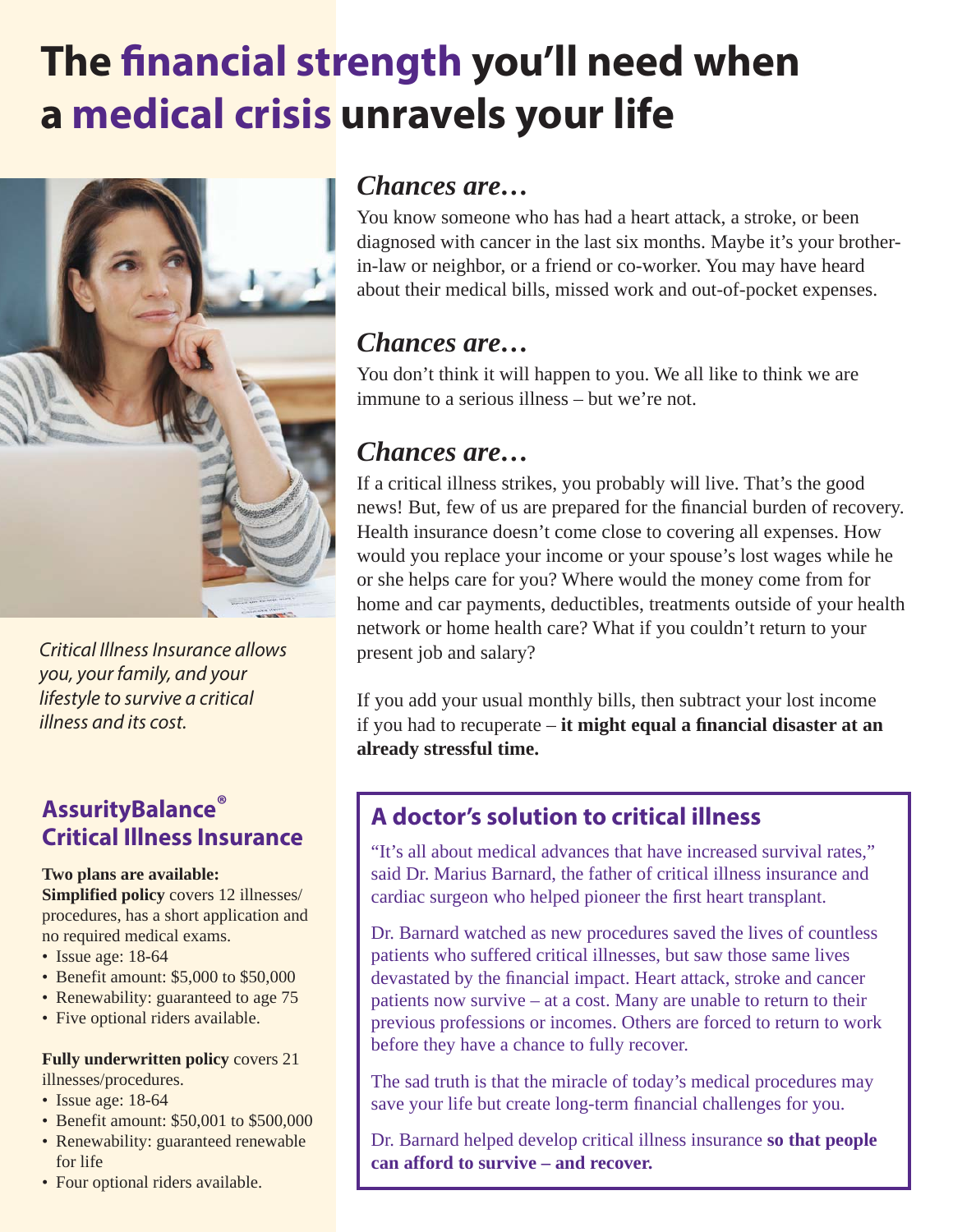## **Critical Illness Insurance**

An AssurityBalance critical illness insurance policy pays a lump-sum benefit upon the first confirmed diagnosis of a covered illness or medical procedure. Additionally, if you collect the benefit for an illness or procedure in one category and then are diagnosed with a condition in another category, the policy will pay the full benefit to you again.

#### The cash benefit is paid directly to you – **to use any way you choose!**

No receipts need to be presented. It's a check made out to you. Receiving the benefit does not change payments from any other insurance plan you may have – whether it's health, disability income or worker's compensation. The money is yours to ease the financial stress that a critical illness creates.

(See policy for definitions, exclusions, covered health events and restrictions for diseases.)

## **What would the money mean to you?**

- Freedom to choose your health providers
- Freedom to have your spouse by your side
- Freedom from worry about your bills and your mortgage
- Freedom to take extra time off from work while you get back on your feet

Think of the peace of mind you would have if you didn't have to worry about your house payment or rent, auto payments or credit card balances during this stressful time! You could just focus on getting well.

#### **Possible uses:**

- Your mortgage, auto loan or credit card payments
- Your income, and your spouse's lost wages while he or she cares for you, may be replaced
- Your medical costs deductibles, prescriptions, second opinions, experimental treatments, out-of-network expenses
- Your rehabilitation, training or education for a new occupation
- Expenses for your and your family's travel/lodging while you're seeking medical treatment outside of your community
- Expenses for child and nursing care
- A relaxing vacation while you recuperate

1 Cancer Facts and Figures, American Cancer Society, 2010 2 Heart Disease and Stroke Statistics – 2010 Update, American Heart Association



**Every 21 seconds… Someone in the U.S. is diagnosed with cancer.**<sup>1</sup>

**Every 25 seconds… Someone in the U.S.**  will suffer from a **coronary event, and about every minute, someone will die from one.**2





**Every 40 seconds… Someone in the U.S. is having a stroke.**<sup>2</sup>



Your life can unravel quickly with a serious illness – let Assurity's Critical Illness Insurance help provide the financial strength you'll need to recover.